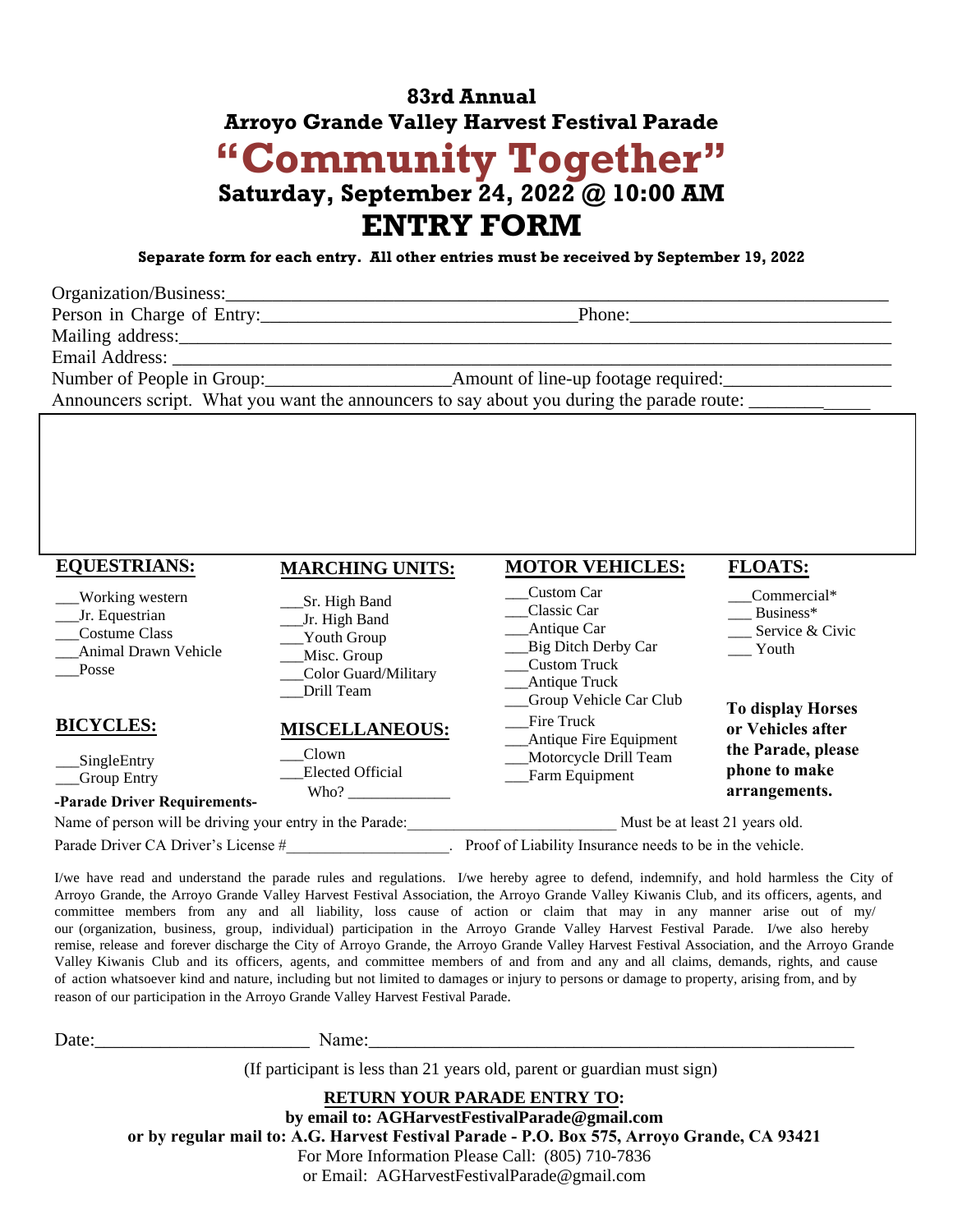## **83rd Annual Arroyo Grande Valley Harvest Festival Parade "Community Together"**

## **Sponsored by the Arroyo Grande Valley Kiwanis Club**

### **Parade Event: September 24, 2022 (Saturday)** All entries must be received by September 19, 2022

**INFORMATION:** Call (805) 710-7836, or Email: AGharvestfestivalparade@gmail.com – Please do not call about Parade position! The Parade order will be emailed to you a few days prior to parade day, and posted at the sign-in desk the morning of the parade.

**ENTRY FEE:** There is NO entry fee for the parade. Donations are helpful and gladly accepted at sign-in booth.

**RIBBONS:** Ribbons for parade participation will be distributed during parade check-in to the person who signs in for your group.

### **PARADE LINE-UP INFORMATION**

Registration will open at 8:00 a.m. Entrants should be lined up by 9:00 a.m. The parade starts at 10:00 a.m. Staging will be along West Branch St. and Old Ranch Rd., where the two streets intersect, just east of the Arroyo Grande Public Library

#### **You must enter the area via West Branch St. from the Rodeo Drive direction only. This is important because W. Branch St. will be one-way only that morning. No exceptions.**

Parade officials will greet you as you enter the area, giving you directions as to where to stage. The Line-up numbers will be marked in chalk on the roadside. These will designate your spot. For safety purposes, all entrants will stage first, check in second. You must check in. Please do so on foot, or send someone to do so The Registration booth for check-ins will be located in the dirt lot at the corner of W. Branch St and Old Ranch Rd.

Entry number placards, ribbons and final instructions will be issued to you there. If you have any questions or problems there will be Parade officials available and happy to help you. The parade vehicles will line up on both sides of the streets so please keep the middle as clear as possible for emergency vehicles

**PARADE ROUTE:** The Parade starts promptly at 10:00 a.m. at **the intersection of Vernon Street and West Branch Street** and will proceed easterly along West Branch Street to Mason Street where it will turn right and continue southbound towards Nelson Street, and disband at the intersection of Mason and Poole Street. Please keep moving once you have turned the corner so the parade does not slow down. **ALL PARADE ENTRANTS MUST COMPLETE THE ENTIRE PARADE ROUTE BY CONTINUING SOUTHBOUND ON MASON STREET PAST NELSON STREET BEFORE DISBANDING.**